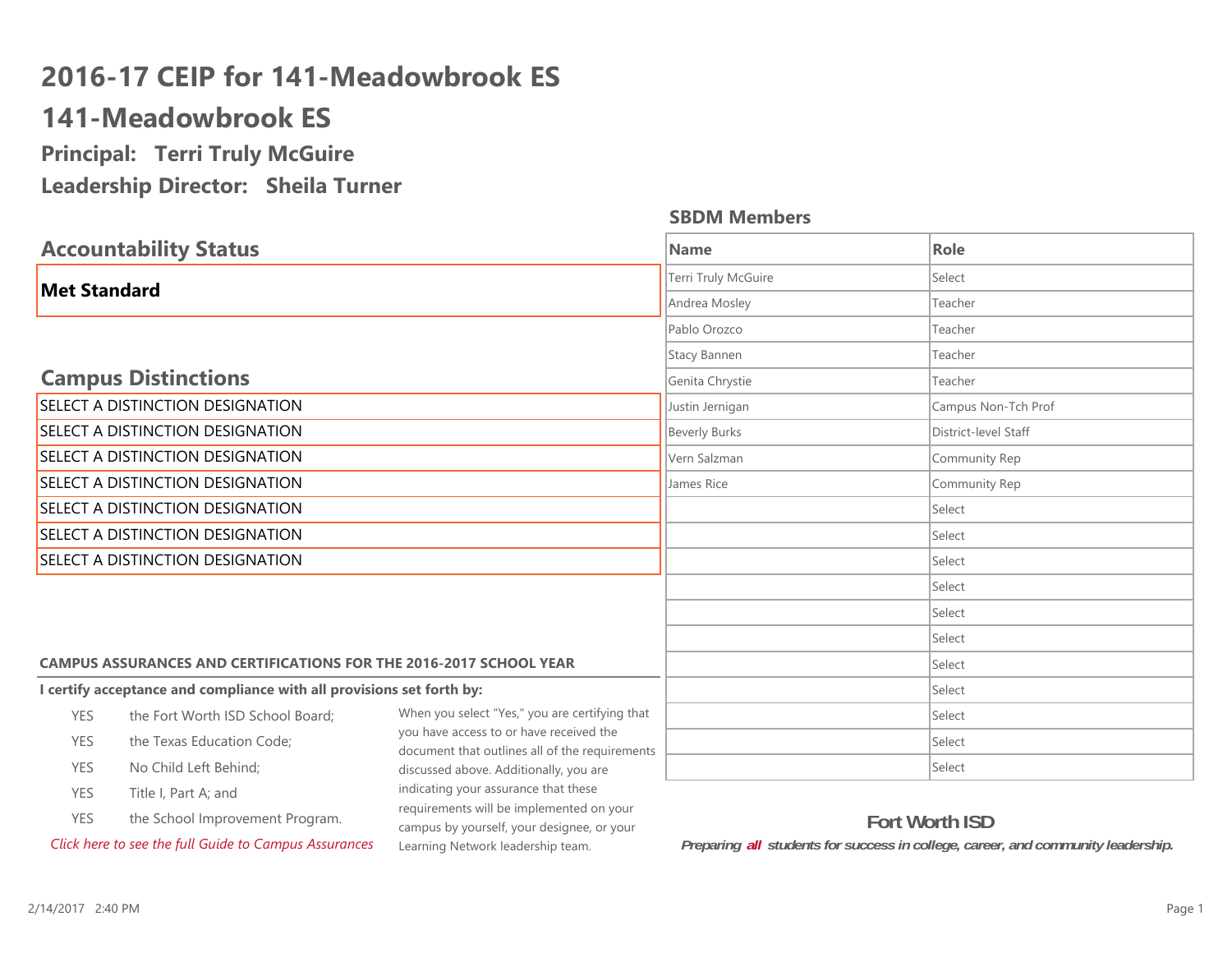# **Comprehensive Needs Assessment Summary for 2016-2017**

**Campus:**

**141-Meadowbrook ES**

| <b>Principal:</b>         |    | <b>Terri Truly McGuire</b>                                         |    |                                                                            |     |                                                                             |  |  |  |
|---------------------------|----|--------------------------------------------------------------------|----|----------------------------------------------------------------------------|-----|-----------------------------------------------------------------------------|--|--|--|
| <b>Data Sources Used</b>  |    | No Graduation                                                      |    | No Feeder Pattern Analysis                                                 |     | No Data Accuracy                                                            |  |  |  |
|                           |    | Yes Attendance                                                     |    | No Cohort Analysis                                                         |     | Yes Surveys                                                                 |  |  |  |
| Make a selection for      |    | Yes Discipline                                                     |    | No Support Systems                                                         |     | No Fund Balance                                                             |  |  |  |
| each by chosing           |    | Yes Instruction                                                    |    | Yes Intervention Services                                                  |     | Yes Recruit & Retain Quality Staff                                          |  |  |  |
| from the drop down        |    | No Curriculum                                                      |    | No Dropout Identification                                                  |     | No VOC-Customer Feedback                                                    |  |  |  |
|                           |    | Yes Student Data                                                   |    | Yes Achievement Gap                                                        |     | No Other - enter data source here                                           |  |  |  |
| <b>Area Reviewed</b>      |    | <b>Summary of Strengths</b>                                        |    | <b>Summary of Needs</b>                                                    |     | <b>Priorities</b>                                                           |  |  |  |
|                           |    | What were the identified strengths?                                |    | What were the identified needs?                                            |     | What are the priorities for the campus,                                     |  |  |  |
|                           |    |                                                                    |    |                                                                            |     | including how federal and state program funds                               |  |  |  |
| <b>Demographics</b>       |    | 1. mobility rate decreasing                                        |    | 1. increase number of effective AA teachers                                |     | 1. overlap DL and RP programs                                               |  |  |  |
|                           | 2. | more students being served in GT pull-out<br>(identified and pool) |    |                                                                            |     |                                                                             |  |  |  |
|                           |    |                                                                    |    |                                                                            |     |                                                                             |  |  |  |
| Student                   | 1. | Hispanic students in DL program out performing                     | 1. | close achievement gap for AA student group in                              |     | 1. fund Dyslexic teacher position                                           |  |  |  |
| Achievement               |    | other student groups                                               |    | reading, math and science                                                  |     |                                                                             |  |  |  |
|                           |    | 2. Science being taught in all grades                              | 2. | consistent class time with less pull-outs                                  | 2.1 | fund tutors for 3-5 reading, math                                           |  |  |  |
|                           | 3. | more Dyslexic students being identified and<br>served              | 3. | decrease student office referrals to increase<br>instructional time        | 3.  | fund science lab teacher                                                    |  |  |  |
| <b>School Culture and</b> | 1. | "learning is public" - hall and bulletin board                     |    | change perception related to bullying; INOK not                            | 1.1 | conduct teacher meeting to explain student                                  |  |  |  |
| <b>Climate</b>            |    | displays refelct current instruction                               |    | effective                                                                  |     | discipline process                                                          |  |  |  |
|                           | 2. | teacher led committees                                             | 2. | keep discipline referrals for AA students in<br>proportion with enrollment | 2.1 | provide more educational and community based<br>opportunities (field trips) |  |  |  |
|                           | 3. | positive front office staff                                        | 3. | consistent implementation of discipline model                              |     |                                                                             |  |  |  |
| <b>Staff Quality/</b>     |    | 1. all teachers have "Highly Qualified" rating                     | 1. | consider teachers' strengths in grade level<br>placements                  |     | 1. provide professional development regarding at-<br>risk students          |  |  |  |
| Professional              |    |                                                                    | 2. | increase teachers' daily attendance                                        |     | 2. provide team-building opportunities                                      |  |  |  |
| <b>Development</b>        |    |                                                                    |    | 3. provide more vertical planning opportunities                            |     | 3. optimize content vertical planning                                       |  |  |  |
| Curriculum,               |    | 1. DL students meeting state standards (STAAR,                     | 1. | consistent Computer Lab Schedule which offers                              | 1.  | fund Data Analyst and computer lab teacher                                  |  |  |  |
| Instruction, and          |    | <b>TELPAS)</b>                                                     |    | maximum use of the lab's facilities                                        |     | positions                                                                   |  |  |  |
| Assessment                | 2. | Data Analyst leading deeper understanding of                       |    | 2. expanded Library schedule to maximize use of                            |     | 2. administer SCAs every six weeks                                          |  |  |  |
|                           |    | state, district and campus data and testing<br>requirements        |    | AR program, check-out of books and librarian's<br>skills                   |     |                                                                             |  |  |  |
|                           |    |                                                                    |    |                                                                            |     |                                                                             |  |  |  |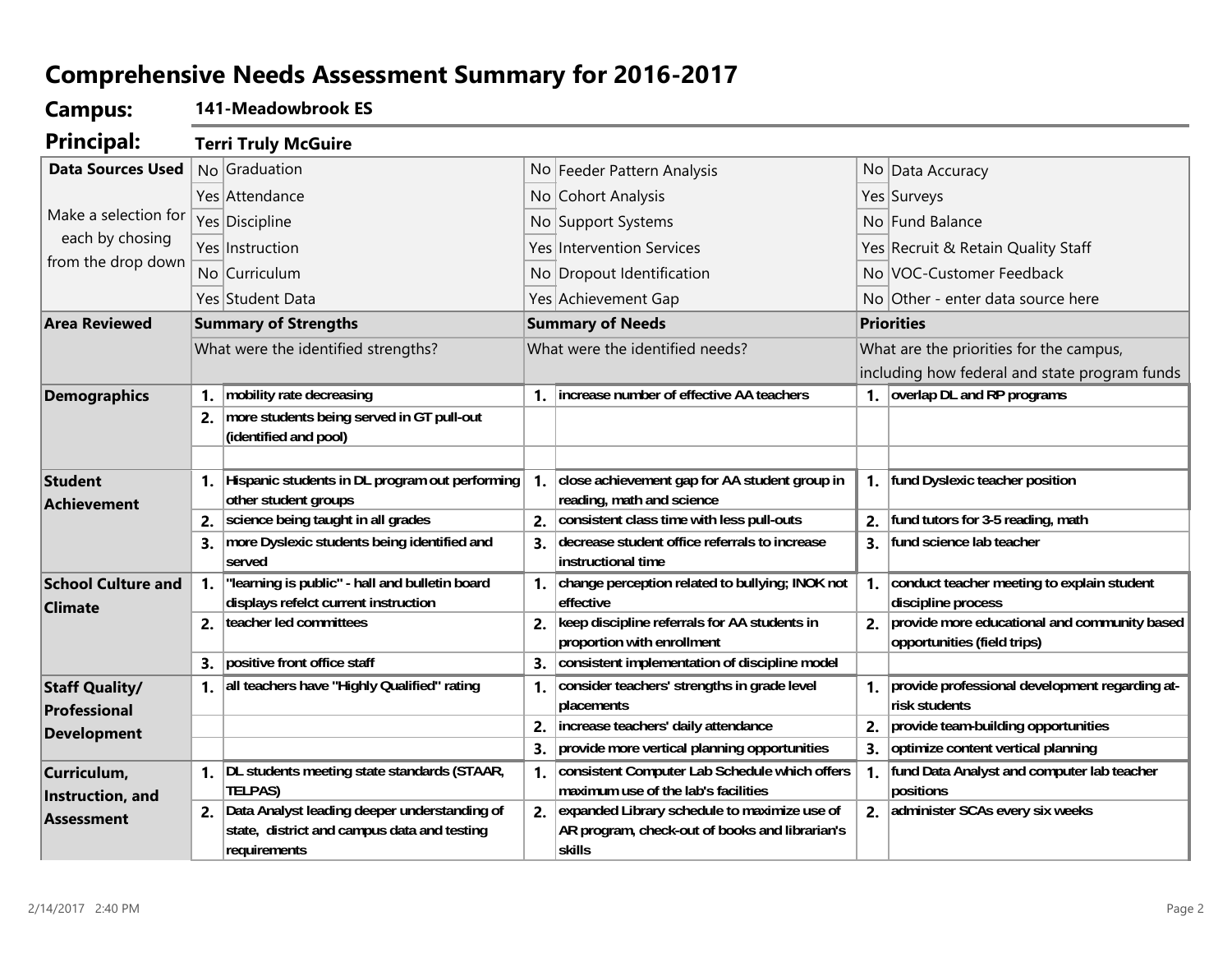|                                               |    | 3. 21st Century computer skills being met                                                                                                | 3. | implement accountability measures for<br>language of instruction                                       | 3. fund AR reading program                                                                                                |
|-----------------------------------------------|----|------------------------------------------------------------------------------------------------------------------------------------------|----|--------------------------------------------------------------------------------------------------------|---------------------------------------------------------------------------------------------------------------------------|
| <b>Family and</b><br>Community<br>Involvement |    | 1. parent involvment increasing through<br>participation in Student of Month programs                                                    |    | clear, consistent communication with parents                                                           | 1. conduct Open House meetings every 6-weeks to<br>communicate school and grade-level<br>expectations                     |
|                                               |    | 2.   more families participating in Meet the Teacher,<br>Report Card Conferences and First Day of<br>School activities (4 years of data) | 2. | school-wide informative parent meetings<br>regarding increasing student achievement                    | 2. utilize Parent Liaison to promote family/school<br>relationships; utilize social media to<br>communicate with families |
|                                               |    | families participate in Family Events (e.g.,<br>Science night)                                                                           | 3. | partner with AA parents to increase student<br>achievement and attendance                              | 3. partner with community members and area<br>businesses to help address student needs                                    |
| <b>School Context and</b><br>Organization     |    | effective weekly scheduling for Art, Music,<br>Science Lab and PE                                                                        |    | daily grade-level schedules for Art, Music,<br>Science Lab and PE                                      | 1. create schedules that promote student<br>achievement                                                                   |
|                                               |    | 2. PLCs provide effective structure for grade-level<br>planning                                                                          | 2. | adapt schedules for computer lab, library, GT,<br>counselor and dyslexia to consider holiday<br>breaks |                                                                                                                           |
|                                               | 3. | monthly calendars and meeting agendas help<br>keep all staff informed of school events                                                   |    |                                                                                                        |                                                                                                                           |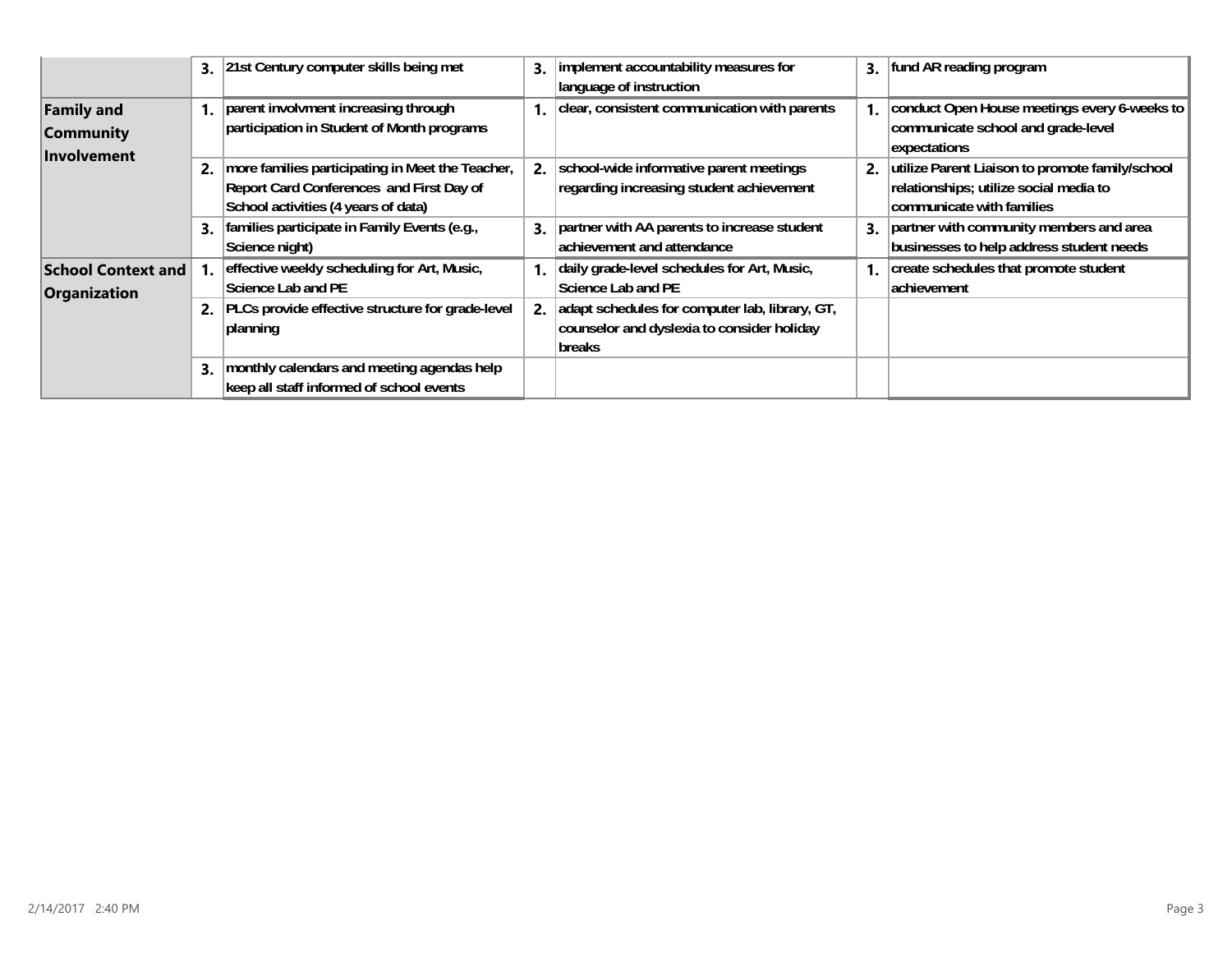# **2016-17 CEIP for 141-Meadowbrook ES**

### **Principal: Terri Truly McGuire**

**Budget Summary**

**Leadership Director: Sheila Turner**

|                                           | Summary by Fund Source |                                 |                      |                          |                  |                            |                        |                                        |
|-------------------------------------------|------------------------|---------------------------------|----------------------|--------------------------|------------------|----------------------------|------------------------|----------------------------------------|
| <b>Fund Source</b>                        | <b>TITLE I</b>         | <b>TITLE I</b><br>(PARENT INV)  | FOCUS/PRIORITY       | LOCAL                    | <b>OTHER</b>     | <b>NONE</b>                |                        | <b>GRAND TOTAL</b><br>budgeted in CEIP |
| <b>Professional</b><br><b>Development</b> | $\pmb{0}$              | $\pmb{0}$                       | $\boldsymbol{0}$     | $\mathbf 0$              | $\pmb{0}$        | $\boldsymbol{0}$           | \$                     |                                        |
| <b>Tier I Instruction</b>                 | 183,000                | $\boldsymbol{0}$                | $\mathbf 0$          | 8,000                    | $\pmb{0}$        | $\boldsymbol{0}$           | \$                     | 191,000                                |
| <b>School Readiness</b>                   | 7,400                  | $\mathbf{0}$                    | $\overline{0}$       | $\mathbf 0$              | $\boldsymbol{0}$ | 900                        | \$                     | 8,300                                  |
| <b>Third Grade</b><br><b>Reading</b>      | 6,500                  | $\mathbf 0$                     | $\mathbf 0$          | 1,000                    | $\pmb{0}$        | $\boldsymbol{0}$           | \$                     | 7,500                                  |
| <b>Campus Needs</b><br><b>Assessment</b>  | $\pmb{0}$              | $\mathbf 0$                     | $\mathbf 0$          | $\boldsymbol{0}$         | $\pmb{0}$        | $\boldsymbol{0}$           | \$                     |                                        |
|                                           |                        |                                 |                      |                          |                  |                            |                        |                                        |
| <b>TOTAL</b>                              | \$<br>196,900          | $\frac{1}{2}$<br>$\blacksquare$ | \$<br>$\blacksquare$ | \$<br>$9,000$ \$         | $\blacksquare$   | $\pmb{\mathsf{\$}}$<br>900 | $\boldsymbol{\hat{z}}$ | 206,800                                |
| <b>Allocations</b>                        | ٠                      | $\overline{\phantom{a}}$        | $\sim$               | $\overline{\phantom{a}}$ | ٠                |                            |                        |                                        |
| <b>Percent</b><br><b>Budgeted</b>         | <b>NA</b>              | <b>NA</b>                       | <b>NA</b>            | <b>NA</b>                | <b>NA</b>        |                            |                        |                                        |

**Compensatory Education Fund - FTEs**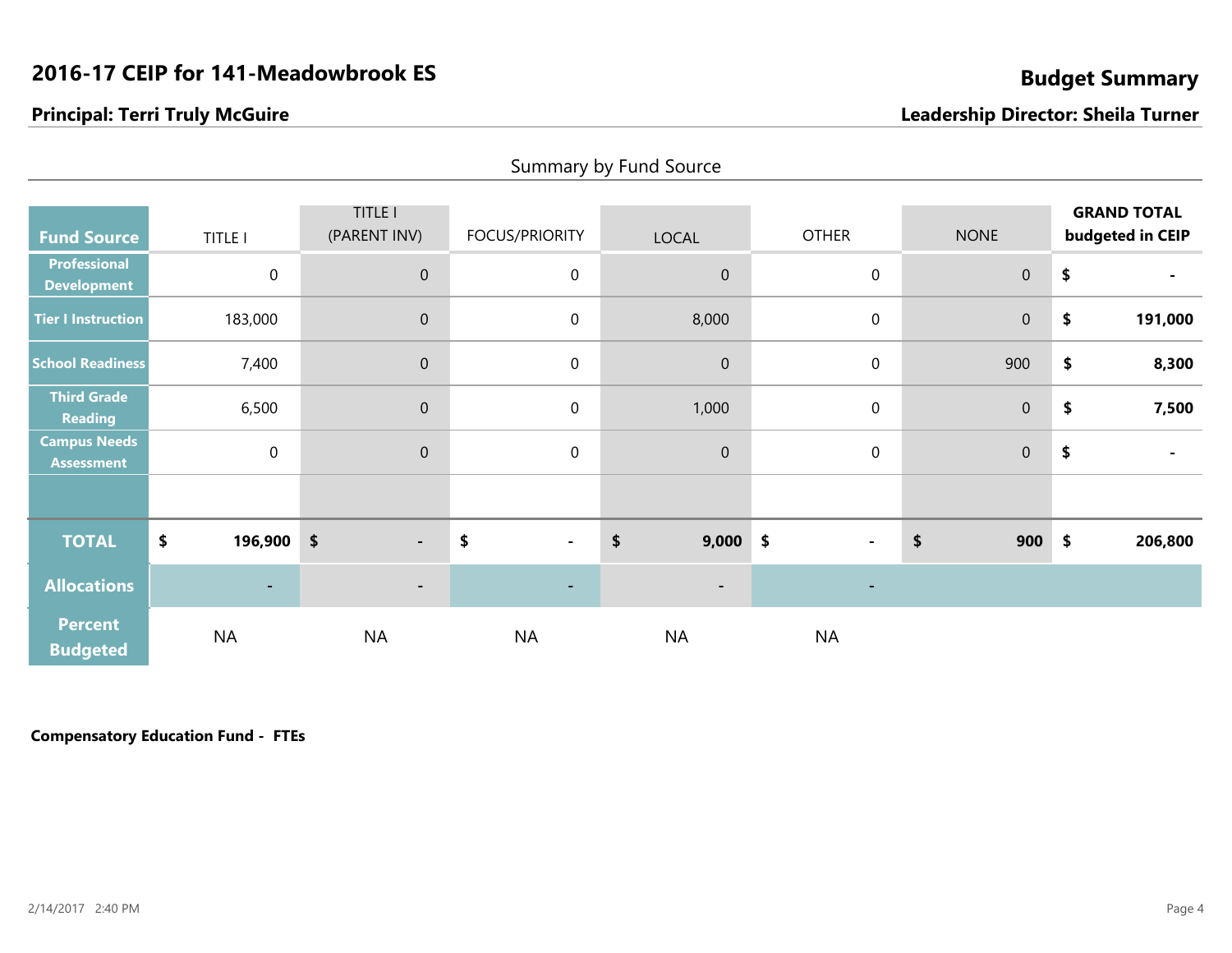#### **2016-17 CEIP for 141-Meadowbrook ES Professional Development Action Plan**

**Principal: Terri Truly McGuire Leadership Director: Sheila Turner**

| <b>District</b>  | <sup>'</sup> Goal: | 4. Develop a Workforce that is Student and Customer-Centered                                                                                                |
|------------------|--------------------|-------------------------------------------------------------------------------------------------------------------------------------------------------------|
| <b>Strategic</b> |                    | Objective: 4.1 Develop a strong recruitment, selection, leadership, and continuous training model which acknowledges educating students as our core mission |
| <b>Plan</b>      |                    | Strategy: 4.2 Design and implement a comprehensive professional development plan for all employees that emphasizes the District-wide standards              |
|                  |                    | <b>Alignment</b> Measure: 4.3 Internal workforce perception                                                                                                 |
|                  |                    |                                                                                                                                                             |

**Focus** For teachers to gain knowledge of best practices in order to meet the academic, social, emotional and physical needs of our students by providing targeted PD as specified through campus wide-data and individual T-TESS goals.

|                              |     | <b>Alignment</b>                                                                                                                                              |                          | <b>Expectations</b> |                    |                                |      |                                                 |  |  |
|------------------------------|-----|---------------------------------------------------------------------------------------------------------------------------------------------------------------|--------------------------|---------------------|--------------------|--------------------------------|------|-------------------------------------------------|--|--|
| Title I<br><b>Components</b> |     | <b>PBMAS</b> Implementation Action Steps                                                                                                                      | Person(s)<br>Responsible | <b>Timeline</b>     | <b>PD Code</b>     | <b>Budget Source</b>           | Amnt | Comments $(+/\Delta)$                           |  |  |
| 4,8                          |     | Complete T-TESS Goal Setting and PD Plan Conferences                                                                                                          | McGuire/Birkmir<br>e     | 30-Sep              | Pull-Out           |                                | \$   | All Goals Setting<br>Conferences completed      |  |  |
| 4,8                          |     | Conduct mid-year conference with all teachers to monitor<br>implementation of T-TESS PD plan                                                                  | McGuire/Birkmir<br>e     | by Jan 20           | Pull-Out           |                                |      | all meetings scheduled                          |  |  |
| $\mathbf{1}$                 |     | Establish school-wide schedule to promote Grade Level PLC<br>meeting time                                                                                     | McGuire                  | by Sept 2           |                    |                                |      | Dates set and given to<br>teachers              |  |  |
| 4,8                          |     | Provide support and planning time for activities/lessons that<br>promote HOT (Blooms)                                                                         | Birkmire                 | monthly             | PLC                |                                |      | Oct 10 Waiver Day Activities<br>included HOT    |  |  |
| 4,8                          | LEP | Review TELPAS data with grade level teams and provide<br>support and planning for activities/lessons that promote<br>listening, speaking, reading and writing | Peveto                   | monthly             | <b>Faculty Mgt</b> |                                |      | 1st meeting- Sept 6; 2nd<br>meeting Sept 19     |  |  |
|                              | LEP | Conduct Lau Training for all teachers                                                                                                                         | Peveto                   | by Sept 9           | <b>PLC</b>         |                                |      | completed Sept 6                                |  |  |
| 4,8                          |     | Review SGGR protocols and use of Leveled Library                                                                                                              | McGuire                  |                     | <b>Faculty Mgt</b> |                                |      | Leveled Library reviewed<br>with teachers Oct 3 |  |  |
| 4,8                          |     | Review Blooms Taxonomy questions/activities                                                                                                                   | McGuire                  |                     | <b>Faculty Mgt</b> |                                |      | 24-Oct                                          |  |  |
| 4,8                          |     | Review AR STAR data reports so teachers can fully implement<br>STAR assessments                                                                               | Orand                    |                     | <b>Faculty Mgt</b> |                                |      | 12-Dec                                          |  |  |
| 4,8                          |     | Train and familiarize teachers with the use of Achieve 3000                                                                                                   | <b>Birkmire</b>          |                     | <b>Faculty Mgt</b> |                                |      | $11$ -Oct                                       |  |  |
| <b>Opportunity</b>           |     | Progress Monitoring Schedule: BOY (August 22 - November 4)                                                                                                    |                          |                     |                    | MOY (November 7 - February 24) |      | EOY (February 27 - June 2)                      |  |  |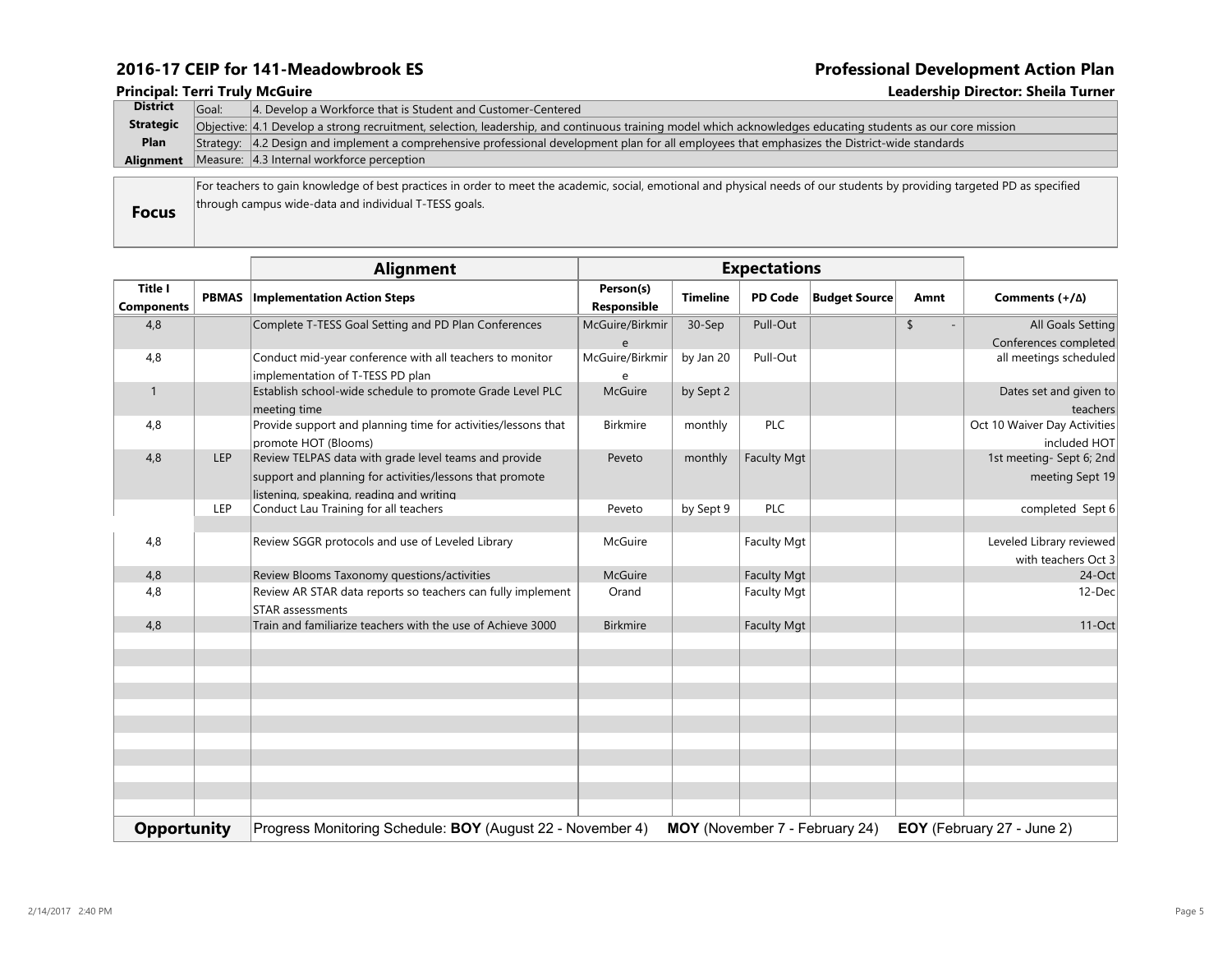### **2016-17 CEIP for 141-Meadowbrook ES**

#### **Principal: Terri Truly McGuire Leadership Director: Sheila Turner**

**Focus**

| <b>Tier I Instruction Action Plan</b> |  |
|---------------------------------------|--|
|---------------------------------------|--|

| <b>District</b>  | $\mathsf{Q}$ Goal: | 1. Increase Student Achievement                                                                                                                                     |
|------------------|--------------------|---------------------------------------------------------------------------------------------------------------------------------------------------------------------|
| <b>Strategic</b> |                    | Objective: 1.1 Ensure that regardless of socioeconomic factors every child is prepared for accelerated learning to compete in a global economy                      |
| <b>Plan</b>      |                    | Strategy: 1.1 Ensure all students have access to rigorous, engaging curriculum & technology that promote accelerated learning & meets the needs of a global economy |
|                  |                    | <b>Alignment</b> Measure: 1.5 Achievement and passing rates on state and local assessments                                                                          |
|                  |                    |                                                                                                                                                                     |

Develp, implement and monitor effective first instruction for small group guided reading.

|                                     |              | <b>Alignment</b>                                             |                          | <b>Expectations</b> |                                |                                |             |                            |
|-------------------------------------|--------------|--------------------------------------------------------------|--------------------------|---------------------|--------------------------------|--------------------------------|-------------|----------------------------|
| <b>Title I</b><br><b>Components</b> | <b>PBMAS</b> | <b>Implementation Action Steps</b>                           | Person(s)<br>Responsible | <b>Timeline</b>     | <b>PD Code</b>                 | <b>Budget</b><br><b>Source</b> | Amnt        | Comments $(+/\Delta)$      |
| 1,3,9                               |              | Promote PLC (grade level/content) planning time for teachers | McGuire                  | by Sept 2           |                                |                                |             | Dates set and given to     |
| 1,9                                 |              | Provide Bloom's Taxonomy chart and question stems to all     | McGuire                  | by Sept 30          | PLC                            |                                |             | 9/6/2016                   |
| 1,9                                 |              | Monitor lesson plans for pre-planned HOT                     | McGuire/Birkmir          | weekly              |                                |                                |             | completed frequently       |
| 1,9                                 |              | Review structure and use of Leveled Library; monitor teacher | McGuire                  | by Sept 30          | <b>Faculty Mgt</b>             |                                |             | 10/3/2016                  |
| 1,9                                 |              | Track and progress monitor reading levels through F&P and    | Peveto                   | monthly             |                                |                                |             |                            |
| 1,9                                 |              | Review SGGR Protocols/F&P Prompting guide with reading       | <b>Birkmire</b>          | by Sept 30          | PLC                            |                                |             |                            |
| 1,9                                 |              | Conduct walkthroughs to ensure SGGR protocols are            | McGuire/Birkmir          | weekly              |                                |                                |             |                            |
| 1,9                                 |              | Hire Computer Lab teacher to support use of Achieve 3000     | Wainwright               | August              |                                | Title I                        | \$60,000.00 | Wainwright                 |
| 1,3,9                               |              | Hire Science Lab teacher to support the teaching of PK-5     | McGuire                  | August              |                                | Title I                        | \$60,000.00 | Grizzelle                  |
| 1,9                                 |              | Hire Data Analyst to support PLC's and use of data           | McGuire                  | August              |                                | Title I                        | \$63,000.00 | Pevetol                    |
| 1,9                                 |              | Provide funding for classroom teachers to purcahse needed    | McGuire                  | by Oct 1            |                                | Local                          | \$8,000.00  | supply orders completed    |
|                                     |              |                                                              |                          |                     |                                |                                |             |                            |
|                                     |              |                                                              |                          |                     |                                |                                |             |                            |
|                                     |              |                                                              |                          |                     |                                |                                |             |                            |
|                                     |              |                                                              |                          |                     |                                |                                |             |                            |
|                                     |              |                                                              |                          |                     |                                |                                |             |                            |
|                                     |              |                                                              |                          |                     |                                |                                |             |                            |
|                                     |              |                                                              |                          |                     |                                |                                |             |                            |
|                                     |              |                                                              |                          |                     |                                |                                |             |                            |
|                                     |              |                                                              |                          |                     |                                |                                |             |                            |
|                                     |              |                                                              |                          |                     |                                |                                |             |                            |
|                                     |              |                                                              |                          |                     |                                |                                |             |                            |
| <b>Opportunity</b>                  |              | Progress Monitoring Schedule: BOY (August 22 - November 4)   |                          |                     | MOY (November 7 - February 24) |                                |             | EOY (February 27 - June 2) |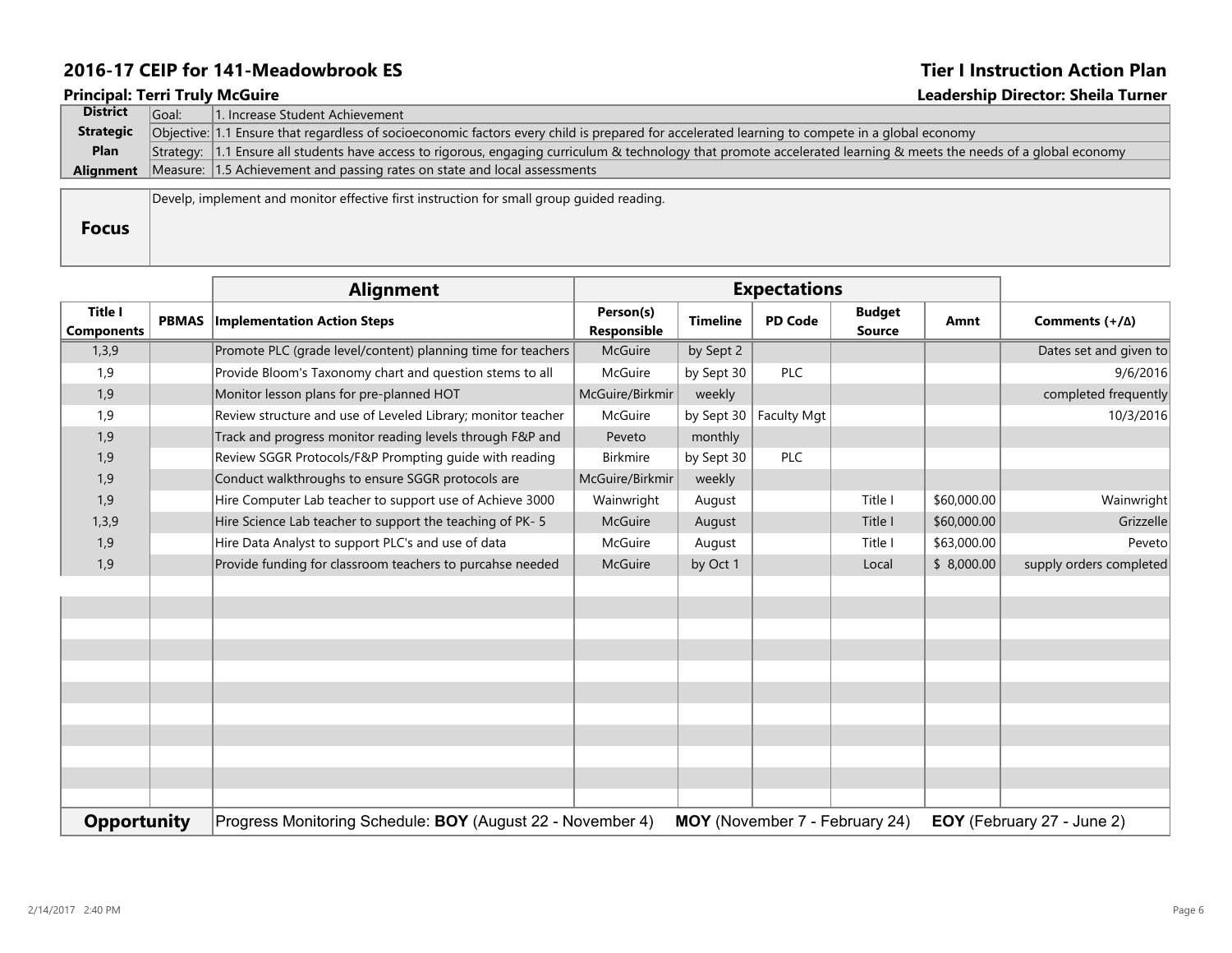#### **2016-17 CEIP for 141-Meadowbrook ES School Readiness Action Plan**

**Principal: Terri Truly McGuire Leadership Director: Sheila Turner**

| <sup>I</sup> Goal: | 1. Increase Student Achievement Priority: Kindergarten Readiness                                                                                                    |
|--------------------|---------------------------------------------------------------------------------------------------------------------------------------------------------------------|
|                    | Objective: 1.1 Ensure that regardless of socioeconomic factors every child is prepared for accelerated learning to compete in a global economy                      |
|                    | Strategy: 1.1 Ensure all students have access to rigorous, engaging curriculum & technology that promote accelerated learning & meets the needs of a global economy |
|                    | Measure: 1.5 Achievement and passing rates on state and local assessments                                                                                           |
|                    |                                                                                                                                                                     |

All PK-K students are 1st grade ready

**Focus**

|                              |              | <b>Alignment</b>                                                                                             |                          |                  |                |                                       |              |                                   |
|------------------------------|--------------|--------------------------------------------------------------------------------------------------------------|--------------------------|------------------|----------------|---------------------------------------|--------------|-----------------------------------|
| Title I<br><b>Components</b> | <b>PBMAS</b> | <b>Implementation Action Steps</b>                                                                           | Person(s)<br>Responsible | <b>Timeline</b>  | <b>PD Code</b> | <b>Budget</b><br>Source               | Amnt         | Comments $(+/\Delta)$             |
| $\mathbf{1}$                 |              | Enroll PK students to reach full capacity                                                                    | Serrato                  | by Sept 16       |                |                                       |              | 11-1-16- 6 slots open             |
| 1,3                          |              | Conduct walkthroughs in PK and K classes to ensure CIRCLE                                                    | McGuire                  | monthly          |                |                                       |              |                                   |
|                              |              | curriculum implemented                                                                                       | <b>Birkmire</b>          |                  |                |                                       |              |                                   |
| 1,3                          |              | Review new Early Childhood reporting process with PK and K<br>teachers                                       | <b>Birkmire</b>          |                  | <b>PLC</b>     |                                       |              |                                   |
| 1,9                          |              | Fund AR to include use by Kindergarten students                                                              | Orand                    | by Sept 30       |                | Title I                               | \$6,500.00   | completed                         |
| 1,7                          |              | Schedule PK and K classes in science lab, computer lab and<br>library to promote early literacy skills       | McGuire                  | by Sept 9        |                |                                       |              | schedule created 9-30             |
| 1,6,9                        |              | Schedule 3 Parent Info classes for PK-K parents to promote<br>Literacy and Math skills at home               | <b>Birkmire</b>          | Oct, Dec,<br>Feb |                | Title I                               | \$<br>900.00 | 25-Oct                            |
| 1,6,9                        |              | Monitor attendance and implement district quidelines                                                         | Serrato                  | Weekly           |                |                                       |              |                                   |
| 1,6,9                        |              | Plan/implement at least 3 Family Events                                                                      | McGuire                  |                  |                |                                       |              | 21-Oct                            |
| 1,6,9                        |              | Create list of academic, age appropriate websites/Aps for<br>parents.                                        | Wainwright<br>Orand      |                  |                |                                       |              |                                   |
| 1,6,9                        |              | Schedule at least 3 "book-give aways" for PK-K parents to<br>promote home literacy (RIF)                     | Orand                    | by April 30      |                |                                       | 900.00<br>\$ | 25-Oct                            |
| 1,9                          |              | Recruit Volunteer Community Readers and 4th & 5th grade<br>Reading/Math Buddies for PK-2nd grade classes     | McGuire                  |                  |                |                                       |              | 11-1-16 6 volunteers              |
| 1,6                          |              | Provide monthly newsletter in English and Spanish<br>highlighting school events and home-school connections  | Mcguire/Birkmir<br>e     | monthly          |                |                                       |              |                                   |
| 1,6,9                        |              | Create links on school webpage to guide parents to age<br>appropriate websites to support math and literacy. | Wainwright               | monthy           |                |                                       |              | completed                         |
|                              |              |                                                                                                              |                          |                  |                |                                       |              |                                   |
|                              |              |                                                                                                              |                          |                  |                |                                       |              |                                   |
|                              |              |                                                                                                              |                          |                  |                |                                       |              |                                   |
|                              |              |                                                                                                              |                          |                  |                |                                       |              |                                   |
| <b>Opportunity</b>           |              | Progress Monitoring Schedule: <b>BOY</b> (August 22 - November 4)                                            |                          |                  |                | <b>MOY</b> (November 7 - February 24) |              | <b>EOY</b> (February 27 - June 2) |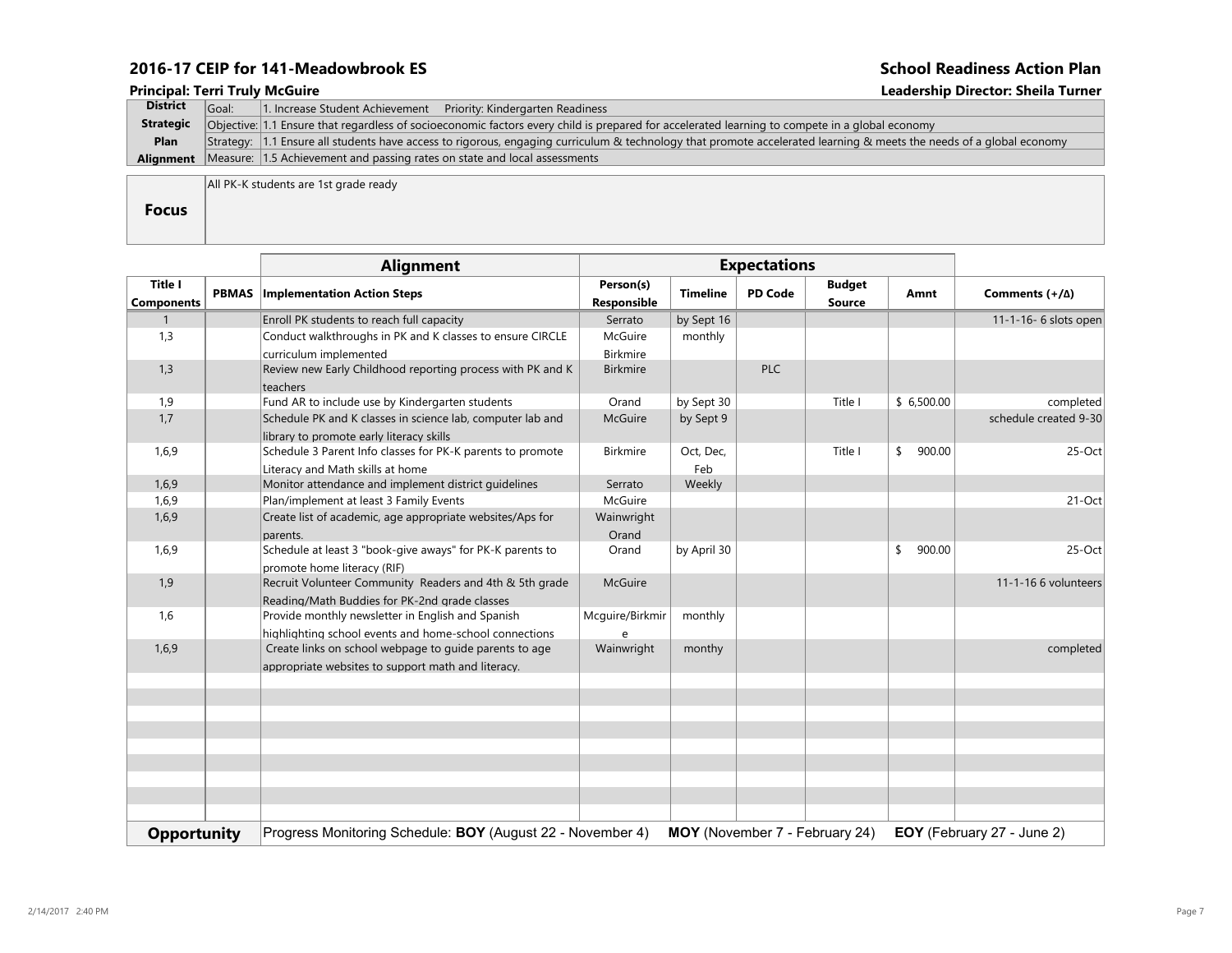#### **2016-17 CEIP for 141-Meadowbrook ES Third Grade Reading Action Plan**

**Principal: Terri Truly McGuire Leadership Director: Sheila Turner**

| <b>District</b>  | Goal: | 1. Increase Student Achievement Priority: 3rd Grade Reading                                                                                                         |
|------------------|-------|---------------------------------------------------------------------------------------------------------------------------------------------------------------------|
| <b>Strategic</b> |       | Objective: 1.1 Ensure that regardless of socioeconomic factors every child is prepared for accelerated learning to compete in a global economy                      |
| <b>Plan</b>      |       | Strategy: 1.1 Ensure all students have access to rigorous, engaging curriculum & technology that promote accelerated learning & meets the needs of a global economy |
|                  |       | <b>Alignment</b> Measure: 1.5 Achievement and passing rates on state and local assessments                                                                          |
|                  |       |                                                                                                                                                                     |

Implement RTI process for 1st-3rd to ensure Tier I, II and III instructional process support student growth (200 lexile yearly)

**Focus**

|                              |              | <b>Alignment</b>                                              | <b>Expectations</b>      |                                |           |                         |                            |                           |
|------------------------------|--------------|---------------------------------------------------------------|--------------------------|--------------------------------|-----------|-------------------------|----------------------------|---------------------------|
| Title I<br><b>Components</b> | <b>PBMAS</b> | <b>Implementation Action Steps</b>                            | Person(s)<br>Responsible | <b>Timeline</b>                | PD Code   | <b>Budget</b><br>Source | Amnt                       | Comments $(+/\Delta)$     |
| 1,9                          |              | Review RTI process with staff                                 | <b>Birkmire</b>          | 14-Sep                         | After Sch |                         |                            | 29-Sep                    |
| $\mathbf{1}$                 |              | Use the district provided online reading screener (Achieve    | <b>Birkmire</b>          |                                |           |                         |                            |                           |
|                              |              | 3000) side by side with Fountas and Pinnell leveling to       |                          |                                |           |                         |                            |                           |
|                              |              | provide targeted SGGR lessons                                 |                          |                                |           |                         |                            |                           |
| 1,9                          |              | Schedule bi-weekly Campus Leadership team meetings to         | McGuire                  |                                | After Sch |                         |                            | scheduled                 |
|                              |              | review and monitor referrals for SpEd testing, GT testing and |                          |                                |           |                         |                            |                           |
|                              |              | dyslexia screening                                            |                          |                                |           |                         |                            |                           |
| $\mathbf{1}$                 |              | Fund AR program to promote reading; implement individual      | Orand                    |                                |           | Title I                 | \$6,500.00                 | completed                 |
|                              |              | and class rewards/competitions                                |                          |                                |           |                         |                            |                           |
| 3,9                          |              | Review online reading level data and AR data monthly at       | McGuire                  |                                | PLC       |                         |                            |                           |
|                              |              | PLC's and Leadership Team meetings to ensure Tier I           |                          |                                |           |                         |                            |                           |
|                              |              | instruction and RTI are utilized to address students not      |                          |                                |           |                         |                            |                           |
|                              |              | making progress                                               |                          |                                |           |                         |                            |                           |
| 6                            |              | Inform students and parents of reading levels by using the    | <b>ELA Teachers</b>      |                                |           |                         |                            |                           |
|                              |              | school-wide reading level tracking form                       |                          |                                |           |                         |                            |                           |
| $\mathbf{1}$                 |              | Implement Battle of the Books to promote reading              | Orand                    |                                |           | Local                   | \$1,000.00                 | Students identified and   |
|                              |              |                                                               |                          |                                |           |                         |                            | reading books competition |
|                              |              |                                                               |                          |                                |           |                         |                            | Jan 20                    |
| 1,9                          |              | Complete BOY, MOY and EOY reading levels using Fontas and     |                          |                                |           |                         |                            |                           |
|                              |              | Pinnell and Achieve 3000                                      |                          |                                |           |                         |                            |                           |
| 3,4                          |              | Schedule vertical teaming to plan and share effective         | McGuire                  |                                |           |                         |                            |                           |
|                              |              | reading/writing strategies                                    |                          |                                |           |                         |                            |                           |
| 9                            |              | Identify and schedule students for the dyslexia program       | McGuire                  | 19-Sep                         |           | Other                   |                            |                           |
| 1,2,3,9                      | LEP          | Provide effective instruction by utilizing ELPS knowledge in  | <b>Birkmire</b>          |                                |           |                         |                            |                           |
|                              |              | lesson preparation and delivery                               |                          |                                |           |                         |                            |                           |
| 4,8,9                        |              | Teachers will participate in PLC/Grade Level meetings to      | McGuire                  |                                |           |                         |                            |                           |
|                              |              | analyze student data, monitor student growth and share best   |                          |                                |           |                         |                            |                           |
|                              |              | practices                                                     |                          |                                |           |                         |                            |                           |
|                              |              |                                                               |                          |                                |           |                         |                            |                           |
|                              |              |                                                               |                          |                                |           |                         |                            |                           |
|                              |              |                                                               |                          |                                |           |                         |                            |                           |
|                              |              |                                                               |                          |                                |           |                         |                            |                           |
|                              |              |                                                               |                          |                                |           |                         |                            |                           |
|                              |              |                                                               |                          |                                |           |                         |                            |                           |
|                              |              |                                                               |                          |                                |           |                         |                            |                           |
|                              |              |                                                               |                          |                                |           |                         |                            |                           |
|                              |              |                                                               |                          |                                |           |                         |                            |                           |
|                              |              |                                                               |                          |                                |           |                         |                            |                           |
| <b>Opportunity</b>           |              | Progress Monitoring Schedule: BOY (August 22 - November 4)    |                          | MOY (November 7 - February 24) |           |                         | EOY (February 27 - June 2) |                           |